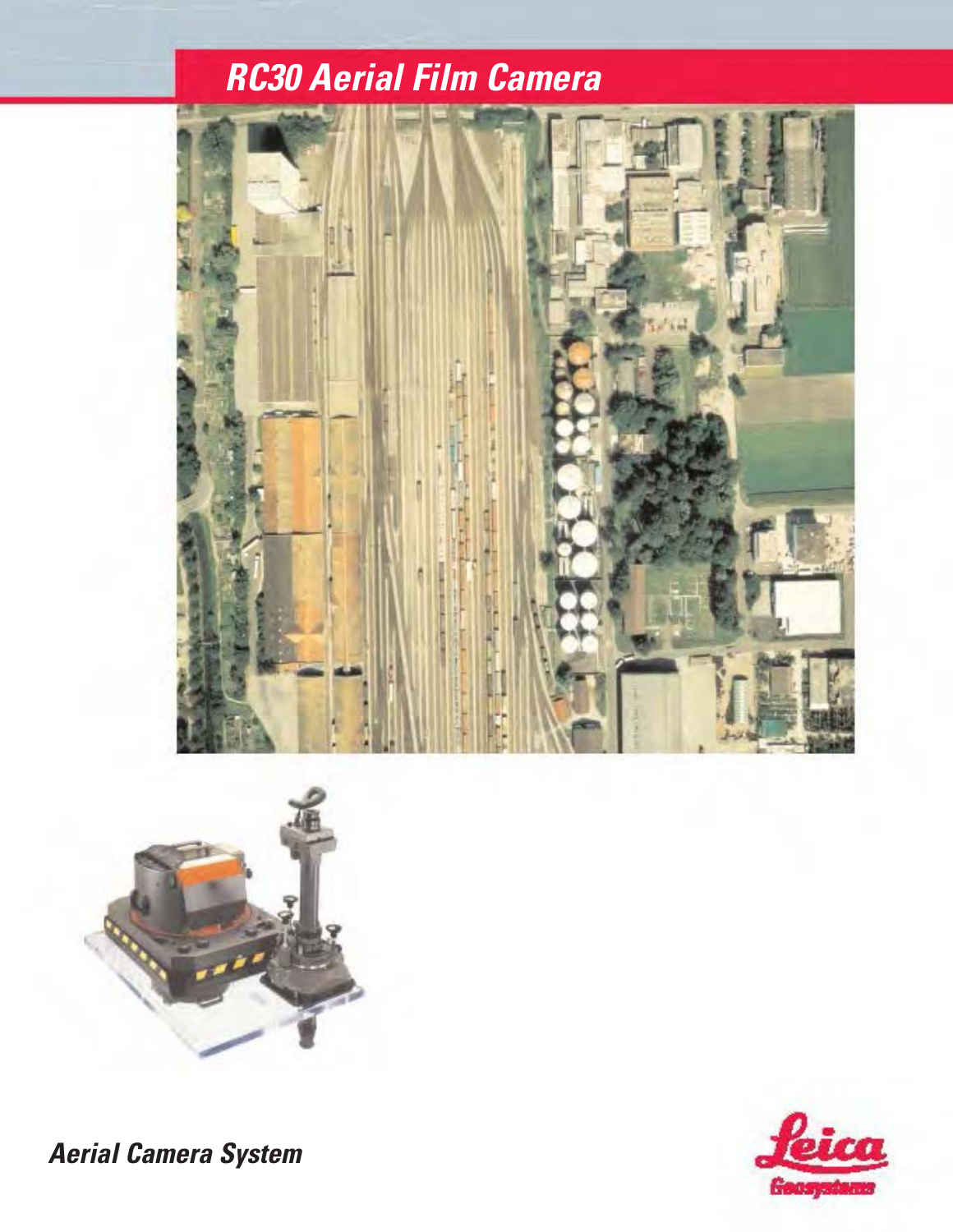## *RC30 User Benefits of the Leica RC30 Aerial Camera System*

#### *High Productivity*

• Perfectly integrated system

#### *Low Costs for Data Collecting*

- Higher image quality
- New high performance lense cones
- Forward motion compensation (FMC)
- Gyro-stabilized camera mount

#### *No Expensive Flight Mission Repetitions*

- Reliable components
- No separate costs for post-flight editing
- Data annotation on each photograph

#### *Low Training Costs*

• Easy handling





#### *Performance and Reliability*

For decades, aerial camera systems from Leica and Wild have been the number one choice of customers all over the world. In some cases, the topographic maps of an entire country have been plotted from small scale photographs taken by cameras from the Wild/Leica RC range.

Aerial survey companies also rely on Leica Geosystems' aerial camera equipment for large scale photographs for cadastral and engineering purposes. Faithful color rendition as well as excellent false-color differentiation are of crucial importance for successful work for many users in the environmental protection and forestry areas.



Each photographic survey flight mission involves high costs, and incomplete surveys can lead to even more expensive reflights. The Leica RC30 is an aerial camera system of renowned quality and long-term reliability that meets all the requirements. However, an aerial camera is no longer an isolated system. With the gyro-stabilized mount, with GPS and combined with aerotriangulation, a considerable amount of time and money can be saved during flight missions as well as in data analysis. This advantage, however, can be achieved only if the aerial camera is part of a total system. This is perfectly accomplished with the RC30.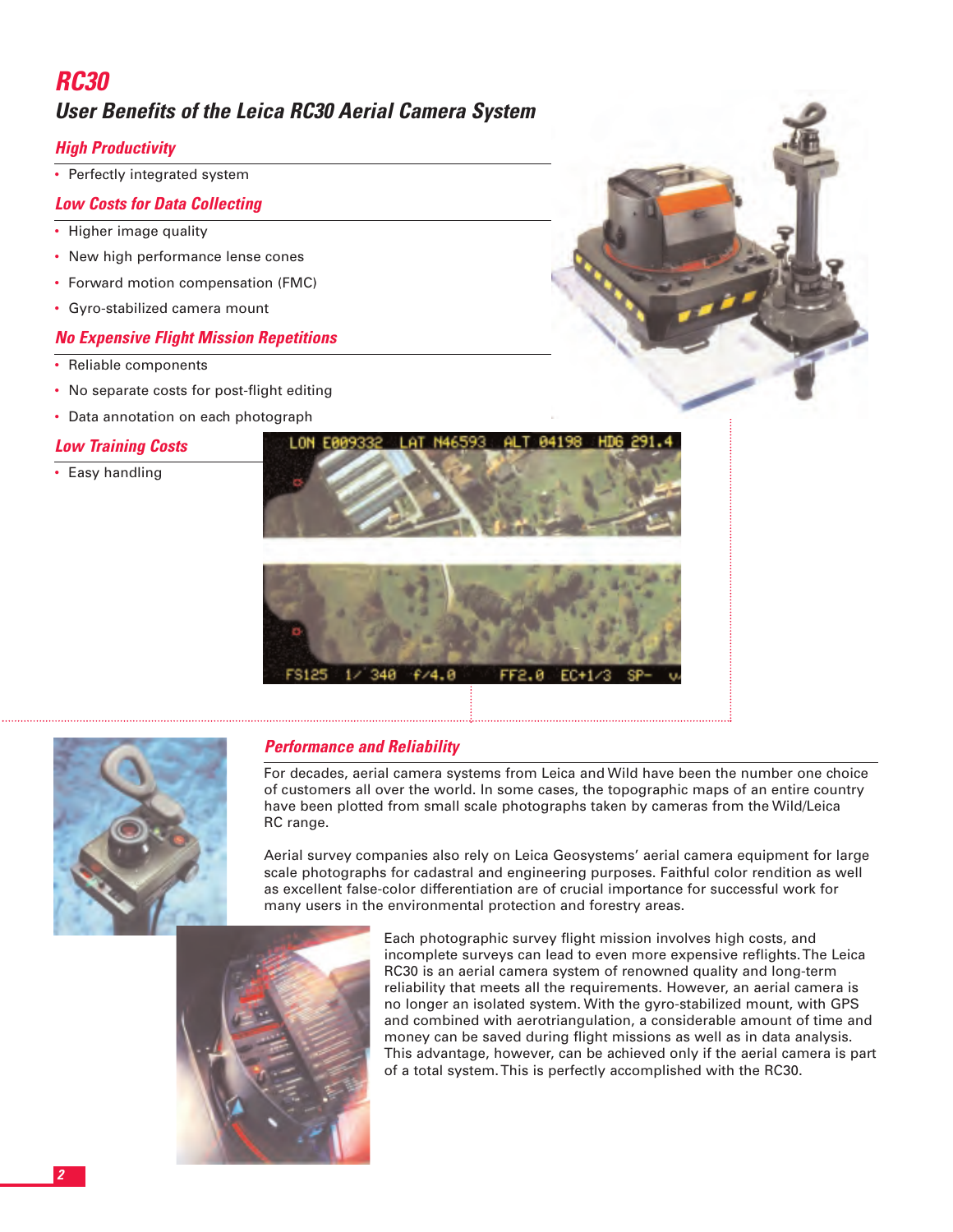## *RC30 —*

### *The Aerial Camera System That Meets Customers' Requirements Perfectly*

*Components of the Leica Geosystems Solution*



- *1 GPS antenna in aircraft*
- *2 RC30 aerial survey camera system with stabilized mount PAV30*
- *3 ASCOT system with GPS*
- *4 GPS reference station*
- *5 Software for data processing*

#### *Perfect Integration*

For economic work, not only is an outstanding aerial camera system of utmost importance, but also an easy, complete data transfer.

#### *The Leica Geosystems Solution*

The RC30 and PAV30, together with ASCOT form a perfect, efficient, complete system. Owing to ASCOT, the GPS-based survey flight management system, survey flights become simpler, less expensive and less problematic. Control of the entire system, as well as camera release, data annotation and data logging, is performed automatically.



#### *Automatic Drift Control*

The RC30 can be interfaced to the flight navigation system. In this case data annotation and drift correction can be executed automatically.

#### *Up-to-Date and of the Highest Quality*

The RC30 offers everything a modern, up-to-date camera should achieve:

- High quality lenses offering the highest resolution
- Outstanding long-term stability
- Compensation for forward image motion (FMC)
- Gyro-stabilized mount
- Automatic exposure meter
- Communication with ASCOT and other systems
- Data annotation on each photograph
- Modular design, micro-processor controlled *<sup>3</sup>*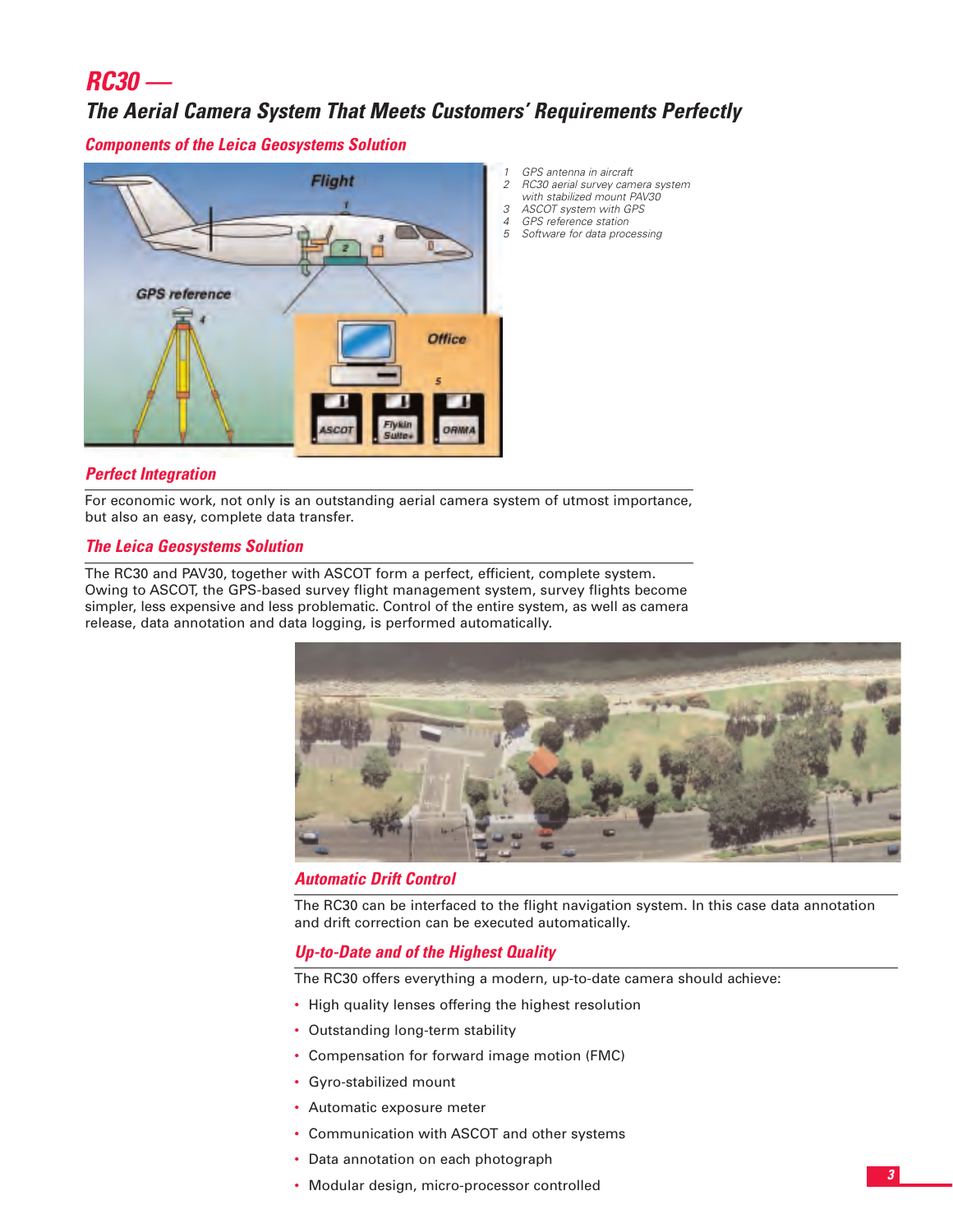#### *Modular*

#### **Compact**

All the necessary components, for example, film transport and forward motion compensation, are part of the central drive unit of the RC30. Interchangeable modules, such as lens cones and film cassettes, are therefore extremely compact. The construction principle of the RC30 ensures easy handling, avoids excessive weight and reduces costs.

#### **Two Lens Cone Types**

Leica Geosystems offers the customer the choice of two lens cones with different focal lengths, giving the opportunity to execute various types of survey flights efficiently.

#### **Configuration Alternatives**

According to the type of survey flight, the appropriate aerial camera system can be easily configured. The numerous alternatives range from a one-man-crew system to the fully integrated survey flight system including ASCOT and a dual camera configuration.

#### *Easy Handling*

#### **Micro-Processor Controlled**

The camera is entirely micro-processor controlled. During the flight, the reliable electronic parts and all the camera functions are continiously controlled by the software. A self-test unit allows a function check on the ground, ensuring an early detection of possible malfunctions.

#### **Functional Operation**

All the operating and display elements of the RC30 are logically integrated. The standard settings of all the necessary elements on the drive are done on the ground, before the flight. The essential operating and monitoring functions necessary during the survey flight are integrated in the navigation sight.



#### **Low-Weight Components**

The individual components are easy to handle and, owing to the few cable connections, the RC30 can be installed into an airplane within a reasonable time. Lens cones and filters can be changed easily.

#### **Practical Film Cassettes**

Each cassette can accommodate the take-up roll as well as the film roll. This results in tremendous savings in weight as well as space requirements in the aircraft whenever several rolls of film are needed on the same flight mission. The cassettes are not expensive, as the FMC module is part of the drive unit of every RC30.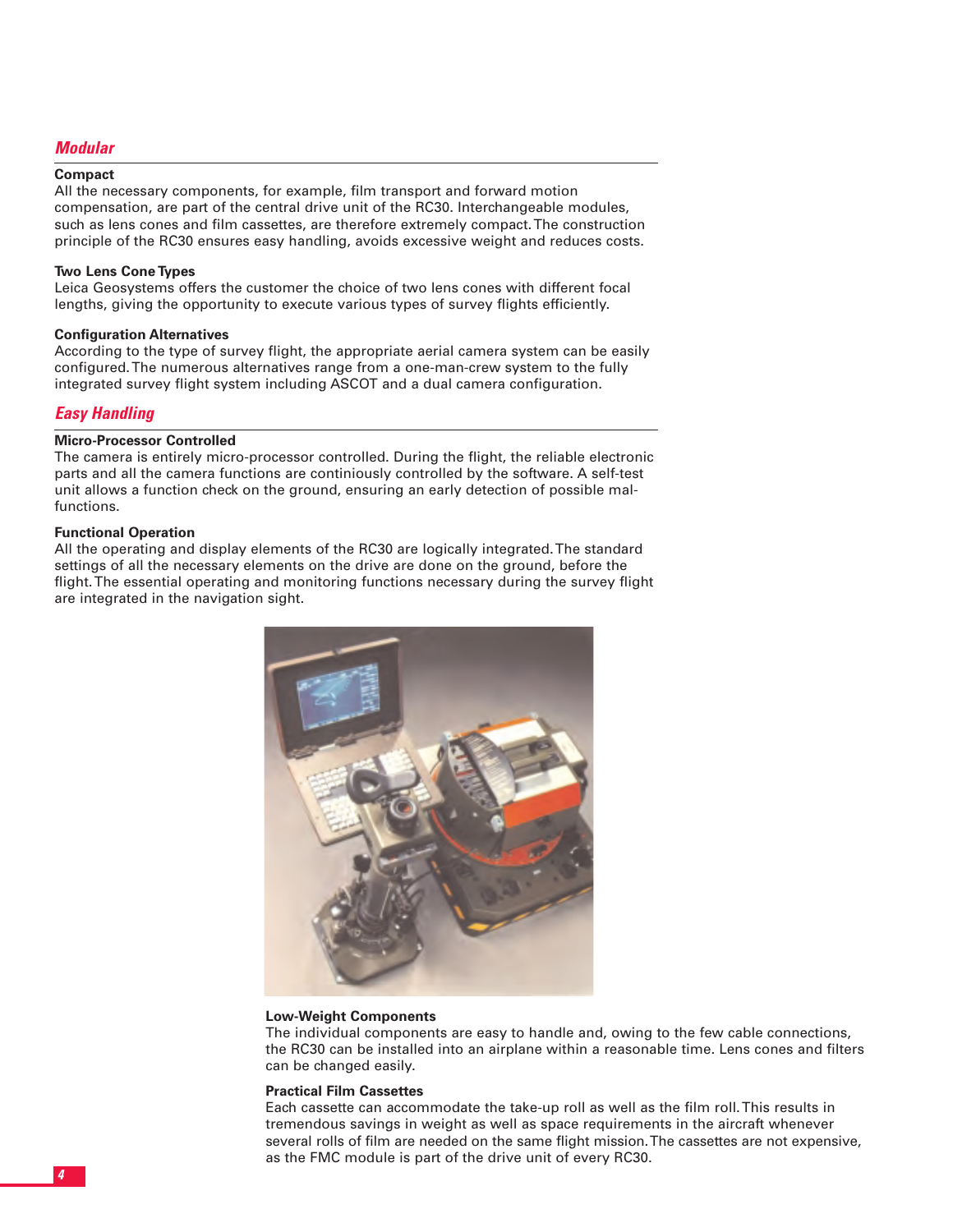#### *High cost-effectiveness*

Compatibility as well as the possibility of upgrading protect and maintain the value of your investment. Older components can also be used with the RC30. Even RC10 cassettes and RC10A/RC20 cameras can be upgraded to RC30. In a dual camera configuration it is possible to combine the RC30 with older RC camera models.

#### *Reliability*

#### **Investment Stability**

Leica Geosystems has been manufacturing aerial camera systems since 1925. Since 1980, the cameras have been equipped with digital electronics. This long-standing experience and know-how are applied to all our new products. Aerial cameras are long-term investments. Customers appreciate that Leica Geosystems aerial cameras are highly reliable, show long-term stability and are easy to maintain and service. This is also expressed by the high stability in the value of the investment.

#### **Tested New Developments**

All of Leica Geosystems' newly developed equipment is test-flown. Together with this experience gained in practice the experience of camera users worldwide is also taken into account.

#### **Service and Calibration**

Leica Geosystems operates a worldwide network of service facilities for aerial camera systems. Thus minimum downtime can be ensured. For easy planning of preventive maintenance, the drive unit contains an exposure counter. In addition, each lens cone carries a counter for operating hours.

#### **Leica Geosystems' Calibration**

Leica Geosystems' electronic vertical goniometer calibrates camera lenses in the visible and infrared range. All the measurements are automatic and opto-electronic, and therefore unaffected by subjective assessment. Leica Geosystems' factory calibration tests are so accurate that official acceptance tests become routine.

#### *Consultancy and Training*

#### **Camera Installation**

At Leica Geosystems you find the professionals with whom to discuss your problems with and the techniques to solve them: specialists for aerial photography, experienced photogrammetrists, engineers, as well as service and maintenance specialists. Leica Geosystems' skilled personnel advise customers on questions of application techniques, camera installation, interfaces, accessories, up-grades, maintenance, etc.

#### **Training Courses**

Regular user training courses and workshops given at various Leica Geosystems locations help users with the operation and maintenance of Leica Geosystems' aerial camera systems.These courses also give the opportunity to exchange practical experience with other operators. In addition, Leica Geosystems organizes specific customer training courses at the customer's site.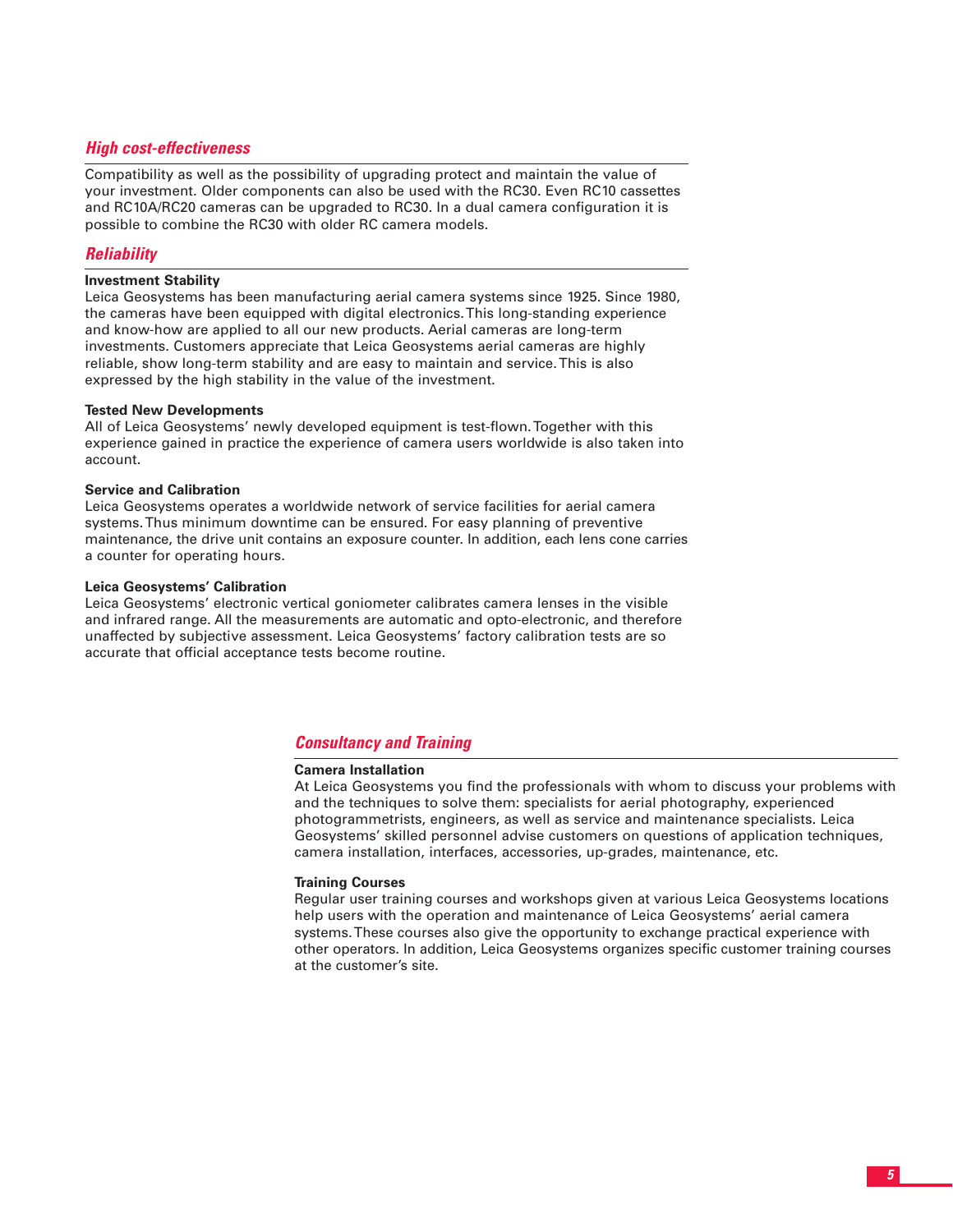## *Image Quality – Admired Worldwide*



Specialists from all over the world admire the outstanding quality of photographs taken by the Leica Geosystems RC30 camera. This high image quality can only be achieved by the best possible combination of all the factors responsible for image quality.

#### *New Lens Cones*

#### **Best Performances at f/4**

The Leica Geosystems lenses of the S-generation set a new standard in aerial photography. These lens cones have a resolution that is unprecedented, showing a wealth of detail even in objects of low contrast. Typically a lens cone does not have maximum optical performance at maximum aperture. But our optical designers have overcome this typical optical limit resulting in better lens performance at aperture f/4 than at f/5.6.

#### **Customer Benefits**

- High image quality renders more detail per photo, minimizing flying time as flights can be executed at smaller scales.
- Optimized image detail, especially in shadow areas, allows for faster, more precise setting of the floating mark, thus saving time in mapping and offering the best image for digital scanning.
- Brilliant resolution, even in photography taken under slightly marginal light conditions with aperture set at f/4, results in a longer daily flying time.

#### **Performance and Equipment**

- Largest aperture f/4
- Robust, central rotary shutter for infinitely variable exposure times, from 1/100s to 1/1000s
- Higher image resolution, even in the corners of pictures
- Optimum colour correction for visible and near infrared range
- Eight sharply imaged fuducial marks
- Excellent long-term stability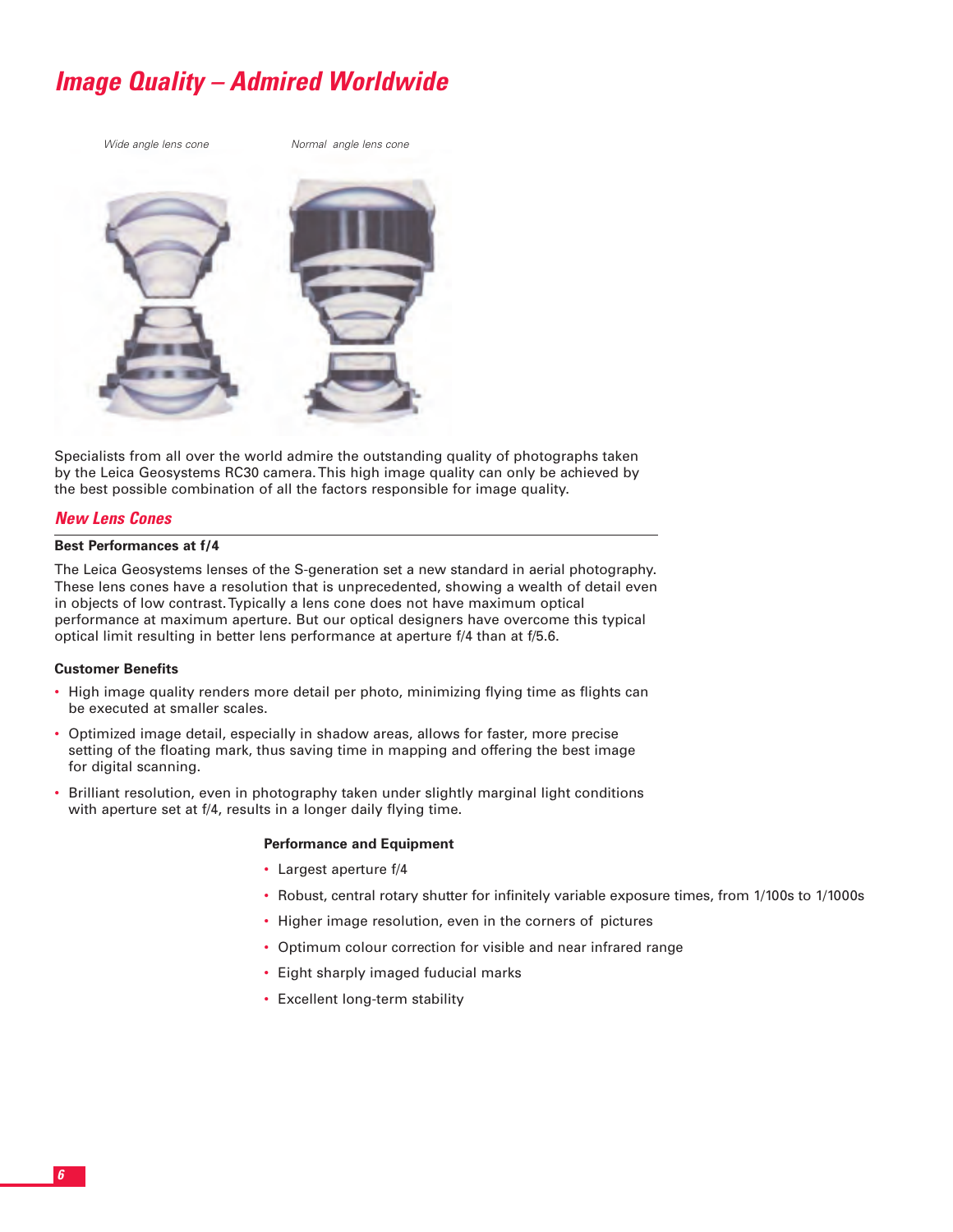#### *FMC — Forward Motion Compensation*

Due to the compensation of the forward image motion (FMC), photographs taken with the RC30 are sharper. Because FMC is built-in centrally in the drive unit of the RC30, this feature does not have to be purchased with every lens cone or film cassette.

#### *Gyro-Stabilized Camera Mount*

The PAV30 automatically corrects for angular motion of the aircraft (pitch, roll and drift). In addition to FMC, the stabilized camera mount provide considerably better image quality even in turbulent flying conditions. Furthermore, as verticality is maintained automatically, there is less stress on the camera operator.

#### *Automatic Exposure Meter*

#### **Perfectly Exposed Photographs**

The Leica Geosystems automatic exposure meter PEM-F was specially developed and optimized for aerial photography. It is an integral part of the RC30 and provides correctly exposed photographs of every terrain type, at various flying altitudes and with every type of film.

#### **Automatic Operation**

Operation is fully automatic and simple. On special occasions it is possible for the camera operator to set exposure corrections manually, or to override the automatic control.

#### **Customer Benefits**

- No repetition of survey flights due to incorrectly exposed pictures
- Stable high photographic quality of the pictures of a project, even if the pictures are taken on subsequent days
- Automatic exposure control relieves the camera operator from strenuous adjustment tasks.

#### *Filters for All Cases*

For better image quality filters may be applied:

- Masking unwanted spectral ranges
- Absorption of contrast-reducing sky light
- Optimizing light distribution in the image plane
- Correcting colour balance of film emulsion.

#### **Optimized Range**

In Leica Geosystems' range of filters you find all the essential types for photography with black and white, color and false color films. Sandwich filters allow the use of gelatin filters for extremely fine color corrections. For false color films special infrared attenuation filters are available, providing maximum color differentiation.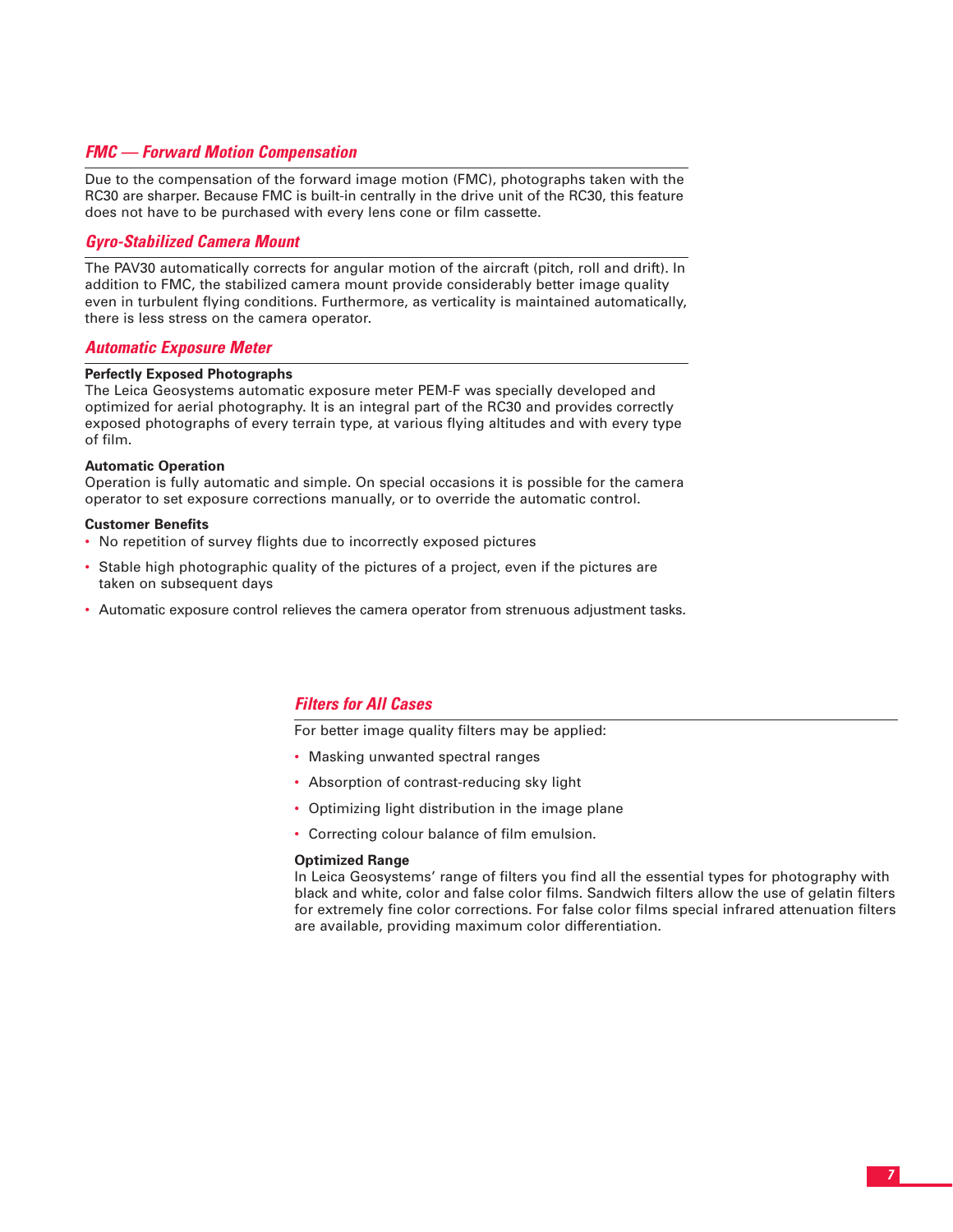## *Data Interface for External Communication*

#### *Camera Ports*

Aircraft with pressurized cabins require camera ports, which must be taken into account as part of the optical system. Leica Geosystems can recommend specialist suppliers of these components. Each customized port or optical window is documented by a calibration certificate.

#### *Data Annotation*

#### **Integrated Interface**

EDI, the External Data Interface, is a communications link between the RC30 aerial camera and ASCOT, user provided hardware/software, GPS or a navigation system. EDI is located in the drive unit of the RC30. Therefore, one single EDI is sufficient regardless of the number of lens cones used.

#### **200 Freely Definable Characters**

The freely selectable data are displayed in two lines in the top and bottom margins of the photograph, each line comprising 100 alpha-numeric characters. An LED array produces a high contrast, easily readable annotation for

any type of film. EDI saves time by eliminating tedious post-flight annotation.

#### **External Camera Monitoring**

Information regarding the status of the camera, error codes, etc. is available through the EDI. This makes it possible to integrate the camera perfectly into an external monitoring system.